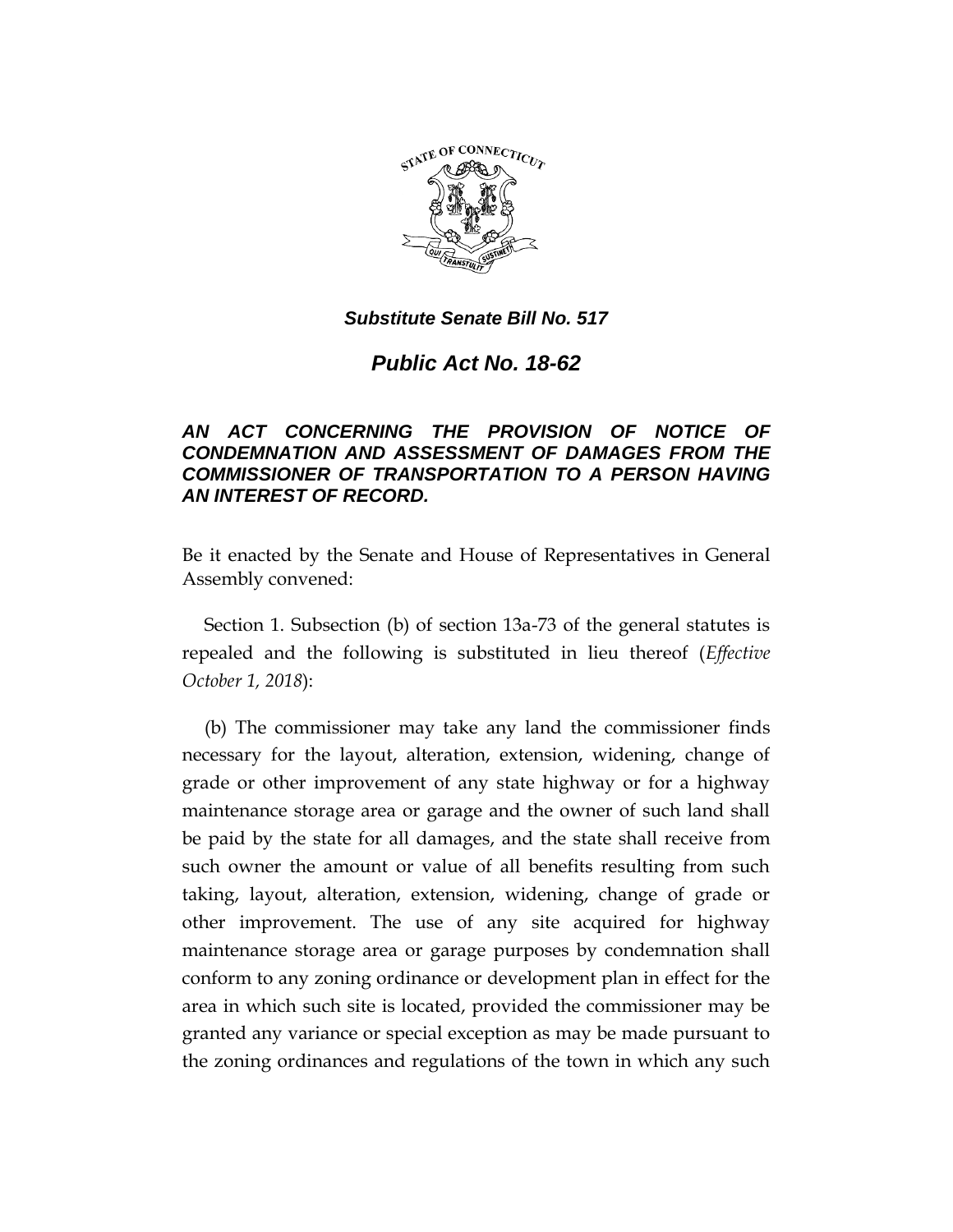## *Substitute Senate Bill No. 517*

site is to be acquired. The assessment of such damages and of such benefits shall be made by the commissioner and filed by the commissioner with the clerk of the superior court for the judicial district in which the land affected is located. The commissioner shall give notice of such assessment to each person having an interest of record therein, or such person's designated agent for service of process, by mailing to **[**each**]** such person a copy of the same, postage prepaid, and, at any time after such assessment has been made by the commissioner, the physical construction of such layout, alteration, extension, widening, maintenance storage area or garage, change of grade or other improvement may be made. If notice cannot be given to any person entitled thereto because such person's whereabouts or existence is unknown, notice may be given by publishing a notice at least twice in a newspaper published in the judicial district and having a daily or weekly circulation in the town in which the property affected is located. Any such published notice shall state that it is a notice to the last owner of record or such owner's surviving spouse, heirs, administrators, assigns, representatives or creditors if he or she is deceased, and shall contain a brief description of the property taken. Notice shall also be given by mailing to **[**each**]** such person at his or her last-known address, by registered or certified mail, a copy of such notice. If, after a search of the land and probate records, the address of any interested party cannot be found, an affidavit stating such facts and reciting the steps taken to establish the address of any such person shall be filed with the clerk of the court and accepted in lieu of service of such notice by mailing the same to the last-known address of such person. Upon filing an assessment with the clerk of the court, the commissioner shall forthwith sign and file for record with the town clerk of the town in which such real property is located a certificate setting forth the fact of such taking, a description of the real property so taken and the names and residences of the owners from whom it was taken. Upon the filing of such certificate, title to such real property in fee simple shall vest in the state of Connecticut, except that, if it is so

*Public Act No. 18-62 2 of 3*